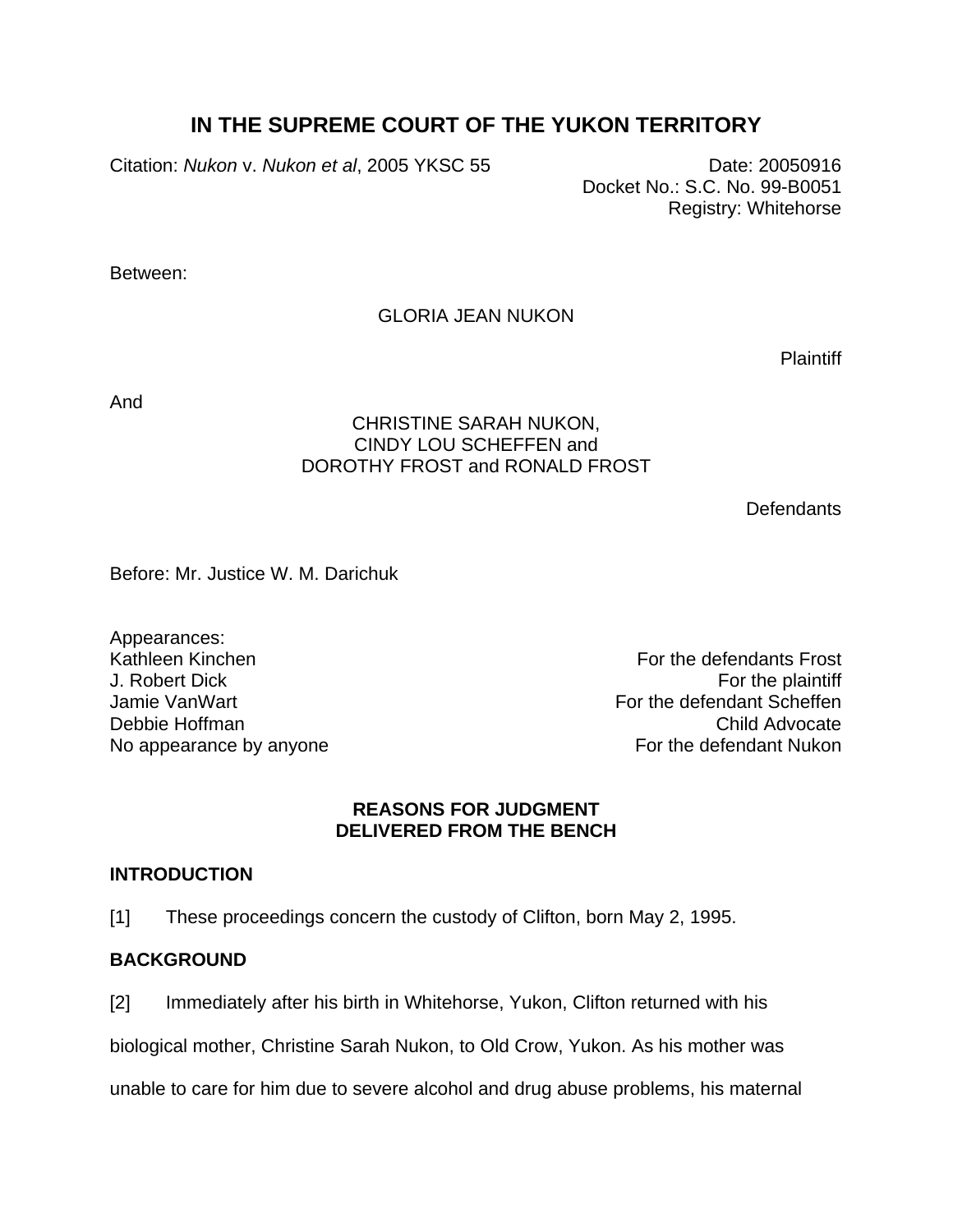aunt, the plaintiff, Gloria Jean Nukon, a resident of the community of Old Crow, assumed parental responsibilities. She received the benefit and support of the child's maternal grandparents, as well as other family and members of the community of Old Crow.

[3] Christine Sarah Nukon was neither represented by counsel nor participated in person in these proceedings. Her involvement in Clifton's life has been minimal.

[4] Old Crow is an isolated small community of some 300 aboriginal people known as the Vuntut Gwitchin First Nation. According to their culture and traditions, "… it is tradition that many people will raise a child. A child has always been reared by extended family, which includes the whole community": See the letter of the Director of Vuntut Gwitchin First Nation dated December 6, 2002, to the Law Courts, Exhibit "K" to the affidavit of Kim-Marie Rumley filed December 18, 2002.

[5] The child's biological father, who died in September 1999 never assumed parental responsibilities or any significant role in his life.

[6] On September 20, 1999, the child's biological mother signed a custody agreement giving guardianship to his paternal aunt, Cindy Lou Scheffen. In passing, it should be noted that the law no longer treats children as the property of those who gave birth, but focuses on what is in their best interests: See *Racine* v. *Woods*, [1983] 2 S.C.R. 173 (S.C.C.) and section 1 of *The Children's Act*, R.S.Y. 2002, c. 31 which reads in part:

> 1. … if the rights or wishes of a parent or other person and the child conflict the best interests of the child shall prevail.

[7] There have been numerous contested custody and access applications before this Court since the first court proceeding in 1999. The effect of these proceedings on the child is embodied in the first remark Clifton made to the clinical psychologist in Old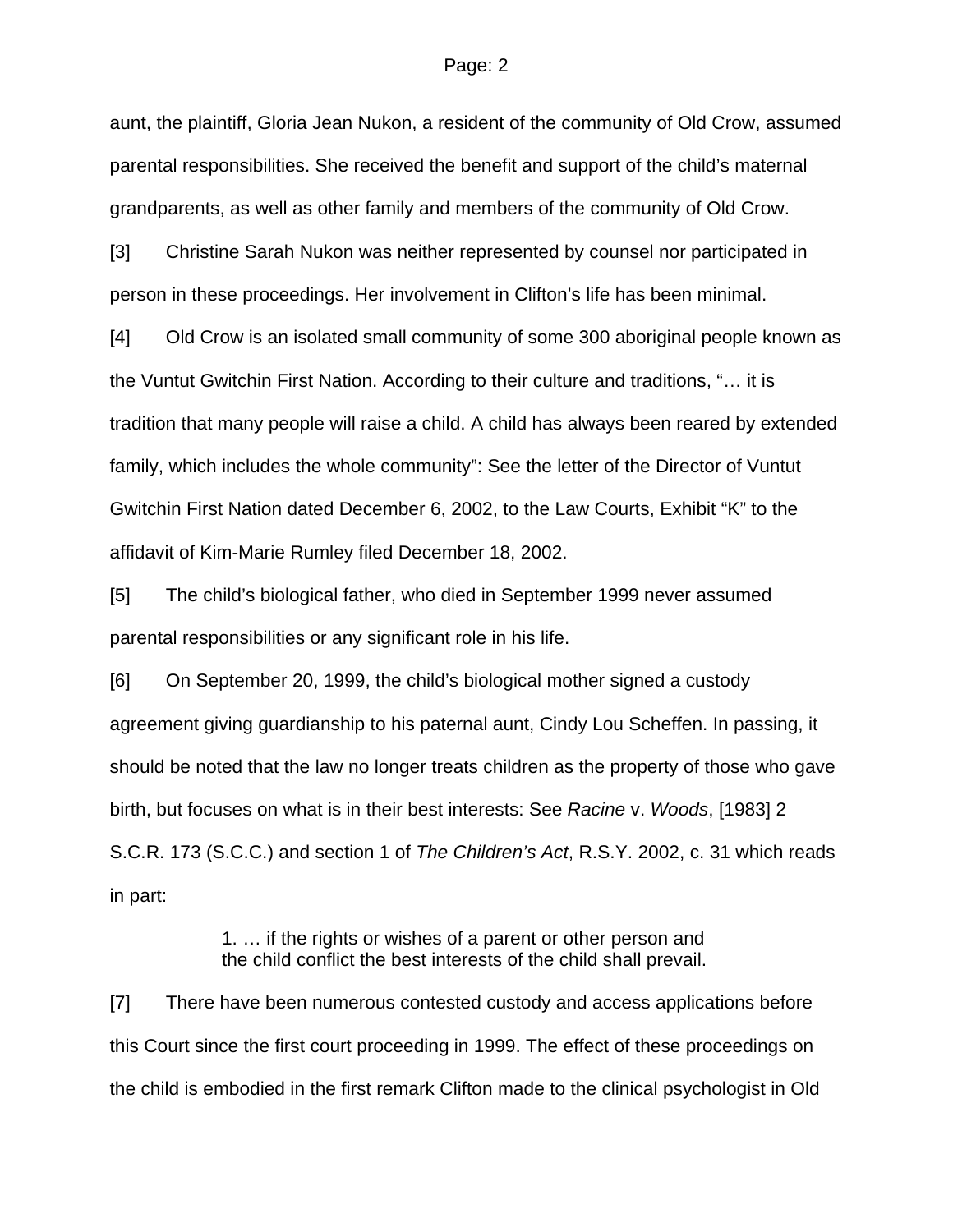Crow. With tears in his eyes, he stated, "I just want this to stop. Why can't I just go one place and stay there." The custody of the child has oscillated between the plaintiff, Gloria Nukon, residing at the community of Old Crow and his paternal aunt, Ms. Scheffen, who resides in Whitehorse, Yukon.

[8] On April 7, 2005, custody of Clifton was awarded to Ms. Scheffen and Clifton has resided with her since that date.

[9] As of June 13, 2005, Ronald and Dorothy Frost, the godparents of the child, residing in the community of Old Crow were added as parties to these proceedings and they also seek interim custody of the child. They appear to have the complete support of all the Nukon family and other members of the community of Old Crow.

[10] Several court orders have been made respecting custody of the child. The aunts have been the primary litigants. Most significantly, following receipt of a comprehensive custody and access report dated November 1, 2003, prepared by a clinical psychologist for the court, the child was placed with his maternal aunt, the plaintiff Gloria Nukon, residing in Old Crow "… in the hopes of providing a stable long-term supportive environment for the boy, …". The moves between homes of the two aunts has adversely impacted on the desired stable long-term environment. As noted by the author at paragraph 4 of his report dated September 1, 2005 (Exhibit 4):

> In 2003, Clifton expressed considerable frustration and confusion about where he should be living, and clearly had divided and confused loyalties to all the parties who were interested in caring for him. In 2003, the adults involved were also frustrated and angry, and had been involved in several unpleasant disputes over custody of the boy, with all sides claiming that the others did not have Clifton's interests at heart. They also stated that Clifton had told each of them that their home was where he wanted to reside.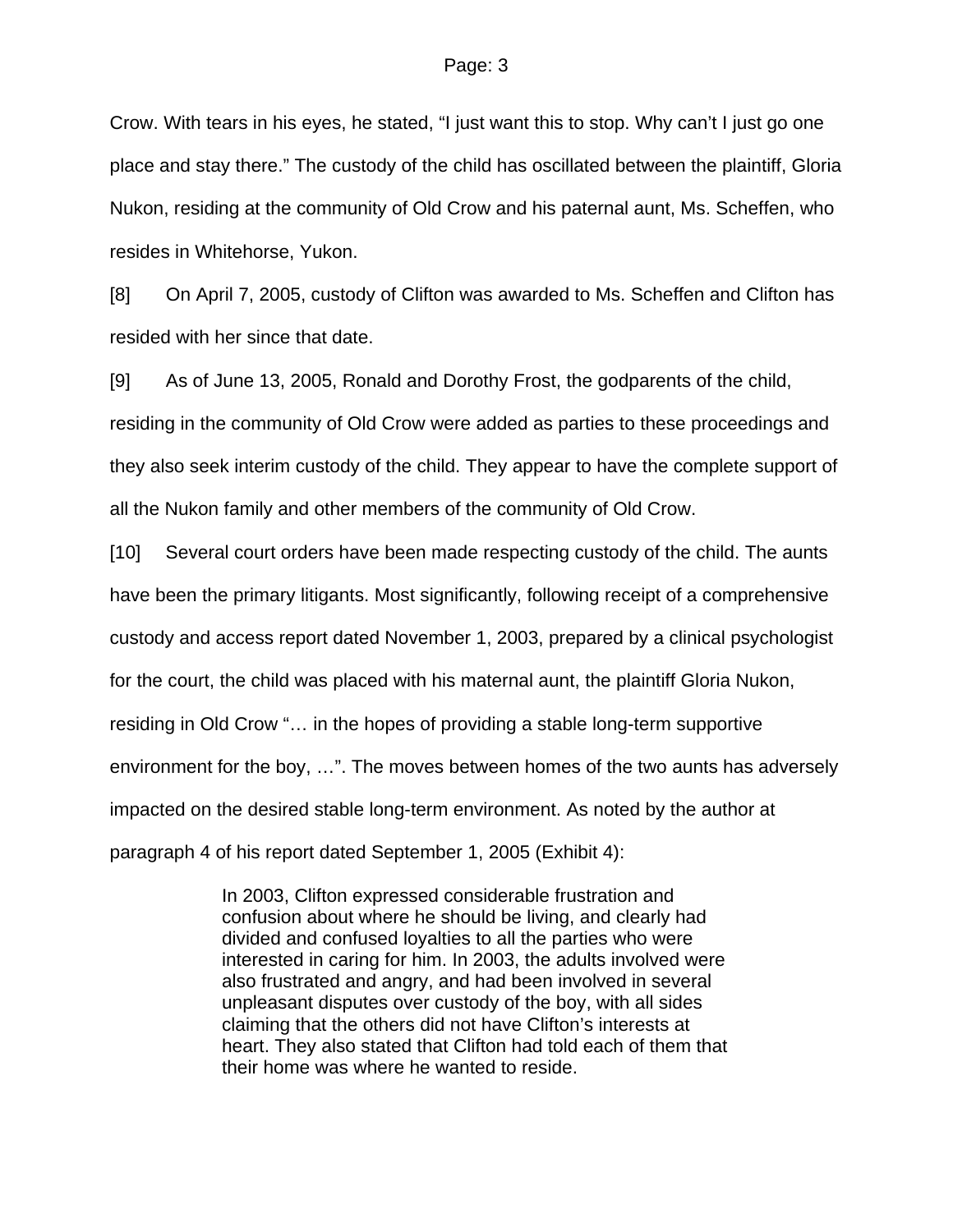[11] According to Ms. Scheffen, she encountered difficulties in contacting the child and arranging for his visits. There have been reciprocal accusations of access blocking by others when residence or custody changed.

[12] Ms. Scheffen's secured an order of interim custody of the child on April 12, 2005, after the plaintiff, Ms. Nukon, failed to return for the child at the end of his visit to Whitehorse in March of this year. As noted by the clinical psychologist in his Custody and Access Report, Exhibit 4, by her own admission "… she turned to drugs and alcohol during her stay in Whitehorse" and "simply walked away from her parental responsibilities. …" She acknowledged that she did "… not feel she was ready to have custody of Clifton again" and that … she still "needs to work on things. …" Clifton was very traumatized by this event. As of this date, the child remains in the custody of Ms. Scheffen.

[13] As further noted by the clinical psychologist, since his first report, there "… have been a number of significant changes in the material and emotional situations of all parties."

[14] The most significant changes happened in Ms. Scheffen's presentation. Amongst other matters, he noted that her conversations were more child-centered, which were signature marks of effective parenting; she expressed belief that better resources for the child existed in Whitehorse; better school programs existed; there were fewer negative resources and with a longer-term placement, Clifton would be able to stay with her through high school. No such school existed not in Old Crow. He noted, as well, that she and Clifton were "much more bonded that they had been in the past" and that the child "… seemed to have a more fully formed and engaged relationships with the other boys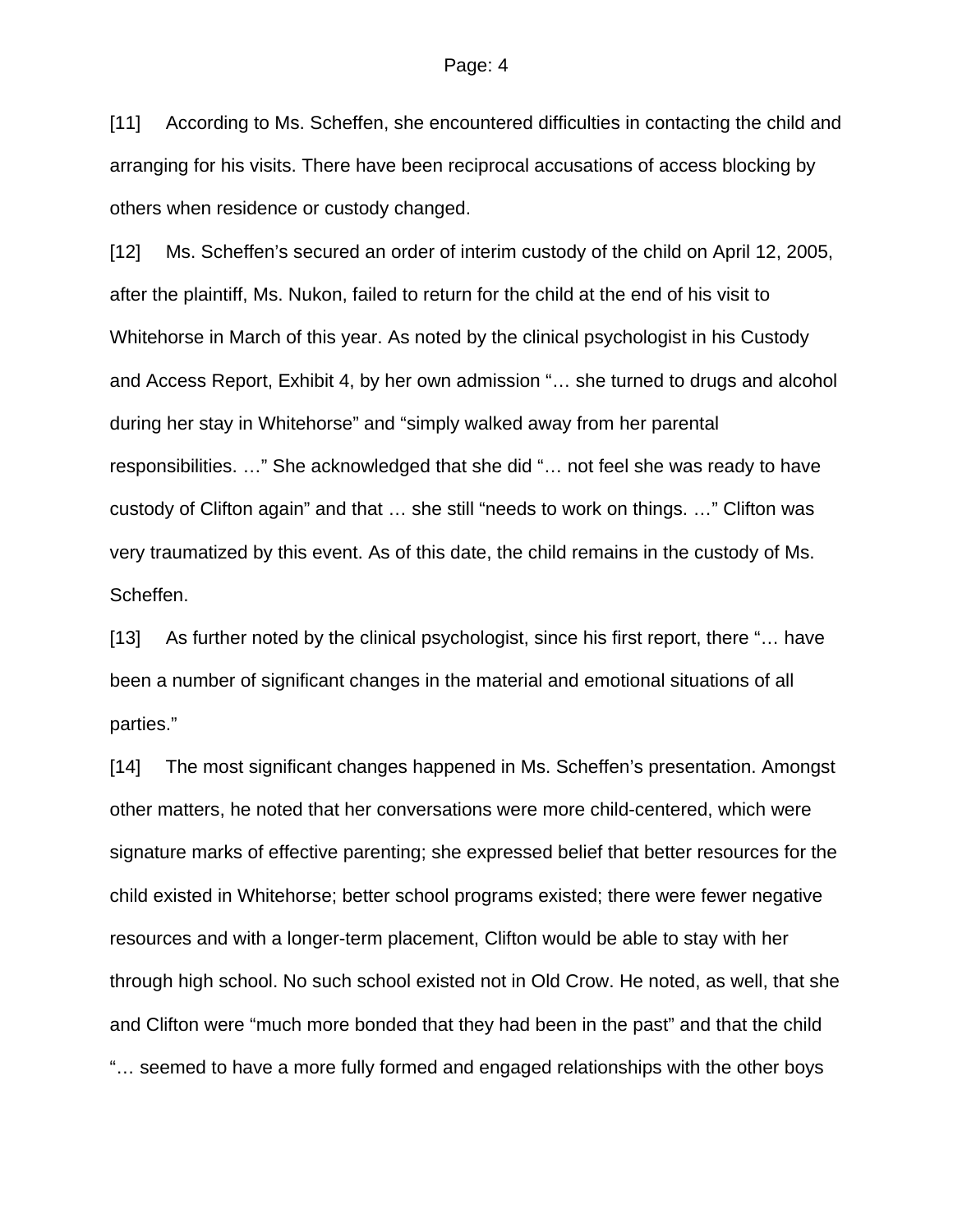in the home." The physical environment seemed more organized and she had no plans to return to work, supporting her commitment to act as a mother to the children and always be available for each of them.

[15] Custody and access decisions are inherently exercises of discretion involving a case by case consideration of the unique circumstances of each case. See *Van de Perre v. Edwards* (2001), 2004 D.L.R. 4<sup>th</sup> 257 (S.C.C.).

[16] Bearing in mind that the paramount consideration in these proceedings is the best interests of the child, the central issue is, which of the two competing applications should be granted – that of the paternal aunt, Ms. Scheffen or his godparents, Ronald and Dorothy Frost?

# **THE LAW**

[17] In resolving custody and access issues, all relevant factors must be considered.

In these proceedings, such factors would include the subject of stability, recognition of

the importance of Clifton's cultural heritage, the custodial parents' willingness to facilitate

access and as well, all his needs and circumstances, as stipulated in the provisions of

section 30 of *The Children's Act,* supra. It reads:

30(1) In determining the best interests of a child for the purposes of an application under this Part in respect of custody of or access to a child, the court shall consider all the needs and circumstances of the child including

 (a) the bonding, love, affection and emotional ties between the child and

 (i) each person entitled to or claiming custody of or access to the child,

 (ii) other members of the child's family who reside with the child, and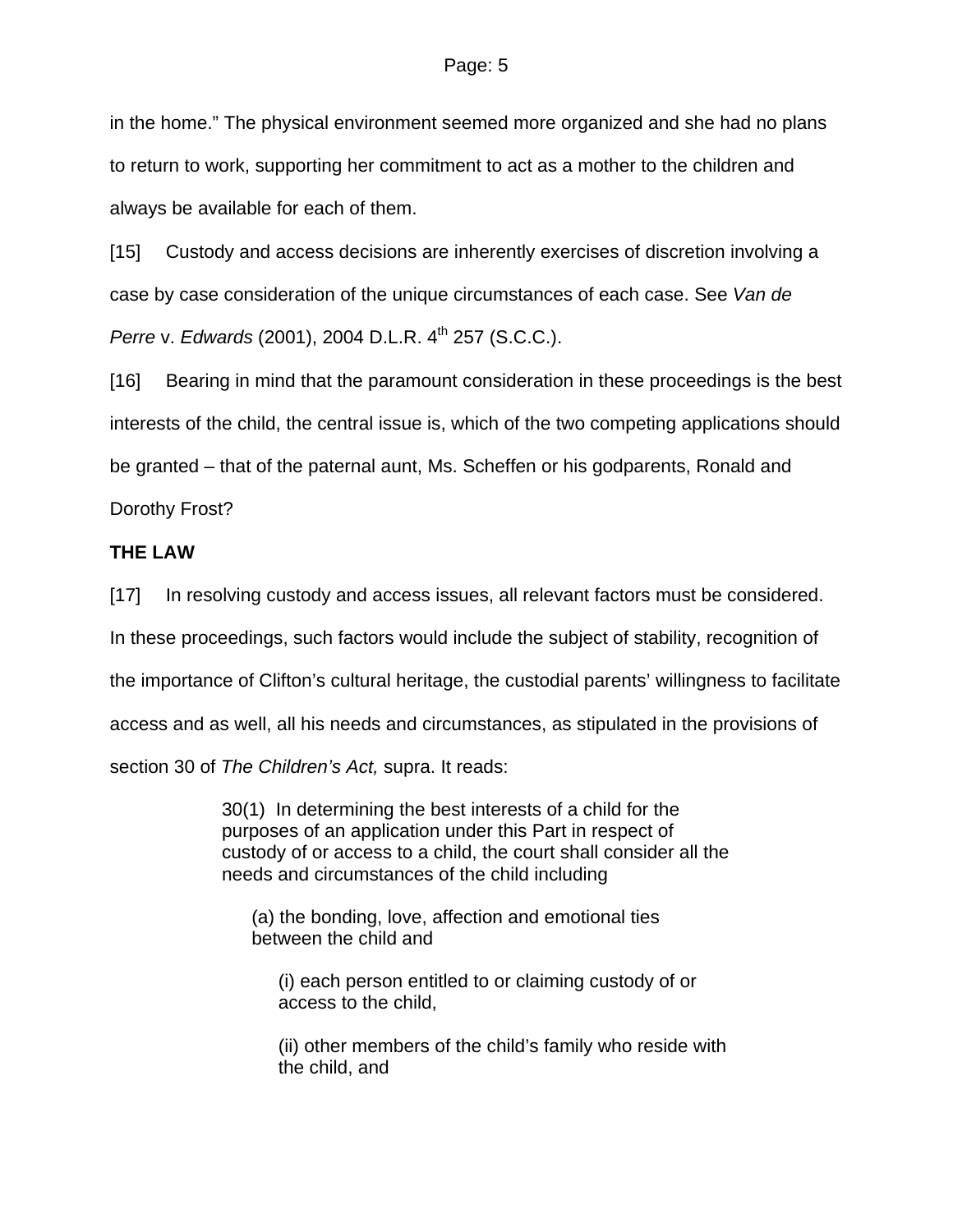(iii) persons, including grandparents involved in the care and upbringing of the child;

 (b) the views and preferences of the child, if those views and preferences can be reasonably determined;

 (c) the length of time, having regard to the child's sense of time, that the child has lived in a stable home environment;

 (d) the ability and willingness of each person applying for custody of the child to provide the child with guidance, education, the necessities of life and any special needs of the child;

 (e) any plans proposed for the care and upbringing of the child;

 (f) the permanence and stability of the family unit with which it is proposed that the child will live; and

 (g) the effect that awarding custody or care of the child to one party would have on the ability of the other party to have reasonable access to the child.

 (2) The past conduct of a person is not relevant to a determination of an application under this Part in respect of custody of or access to a child unless the conduct is relevant to the ability of the person to have the care or custody of a child.

 (3) There is no presumption of law or fact that the best interests of a child are, solely because of the age or the sex of the child, best served by placing the child in the care or custody of a female person rather than a male person or of a male person rather than a female person.

…

# **ANALYSIS**

[18] Despite the history of animosity and misunderstanding between the parties,

everyone agrees that the existing contacts and relationships which Clifton enjoys should

be maintained. The clinical psychologist testified that the child "for his own well being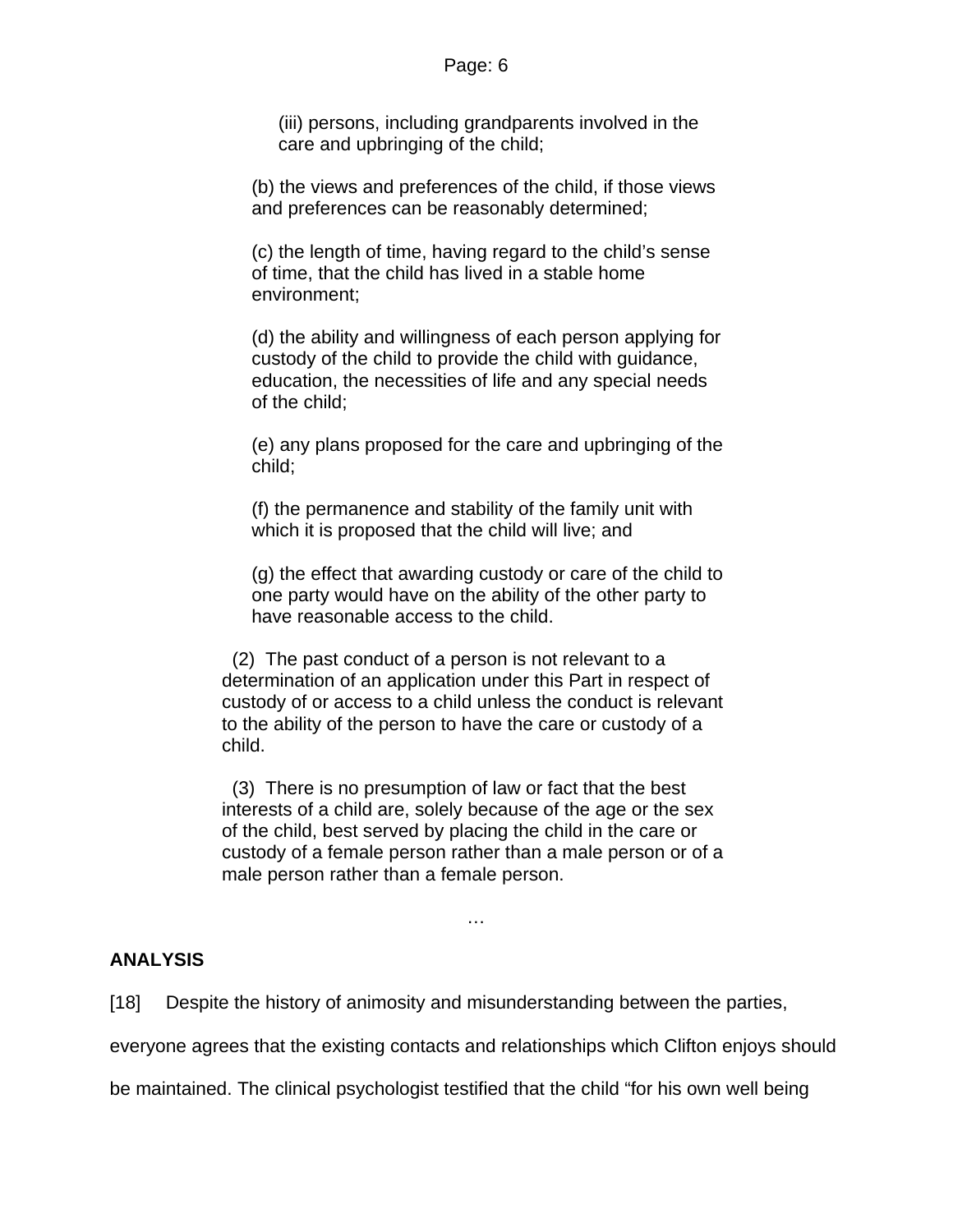needs one place"; "it is hugely important that he maintains connection to all" and that "the person who gets custody must allow him to contact other people". The existing bonding, love, affection and emotional ties that Clifton enjoys would greatly enhance his life if there is continued access and contact by all members of his immediate and extended family in both communities.

[19] Although Ms. Scheffen confirmed she had virtually no contact with Clifton until 6 months ago, As between Ms. Scheffen and the godparents, the strongest emotional bond is with the former.

[20] Ms. Scheffen has demonstrated improvement in her care-giving ability in the last six months and, with the help of others, has greatly improved her parental skills. As noted by the witness Shirley McKay, Ms. Scheffen has "… come a long way in the last couple of years." All children are treated firmly, fairly and equally. There is no evidence of any physical abuse of any children in her care; she is no longer stressed; "she is always there for them" and "knows where to find support."

[21] The witness, Kim Marie Rumley, who has maintained a close connection with Clifton, neither expressed concern respecting care-giving by Ms. Scheffen nor by the godparents. The godparents, who are well known to her, were described as "wonderful people" who were "very honest, giving and friendly." They follow a traditional life-style in the community of Old Crow. Clifton was considered to be part of their family and always appeared to enjoy his time with them. She noted a "very, very special bond" existed between Clifton and his grandfather, Richard Nukon. During the time that Clifton resided in the community of Old Crow, his grandfather performed a central role in preserving and nurturing his cultural identity. He was a major part of his life, he was "always with him"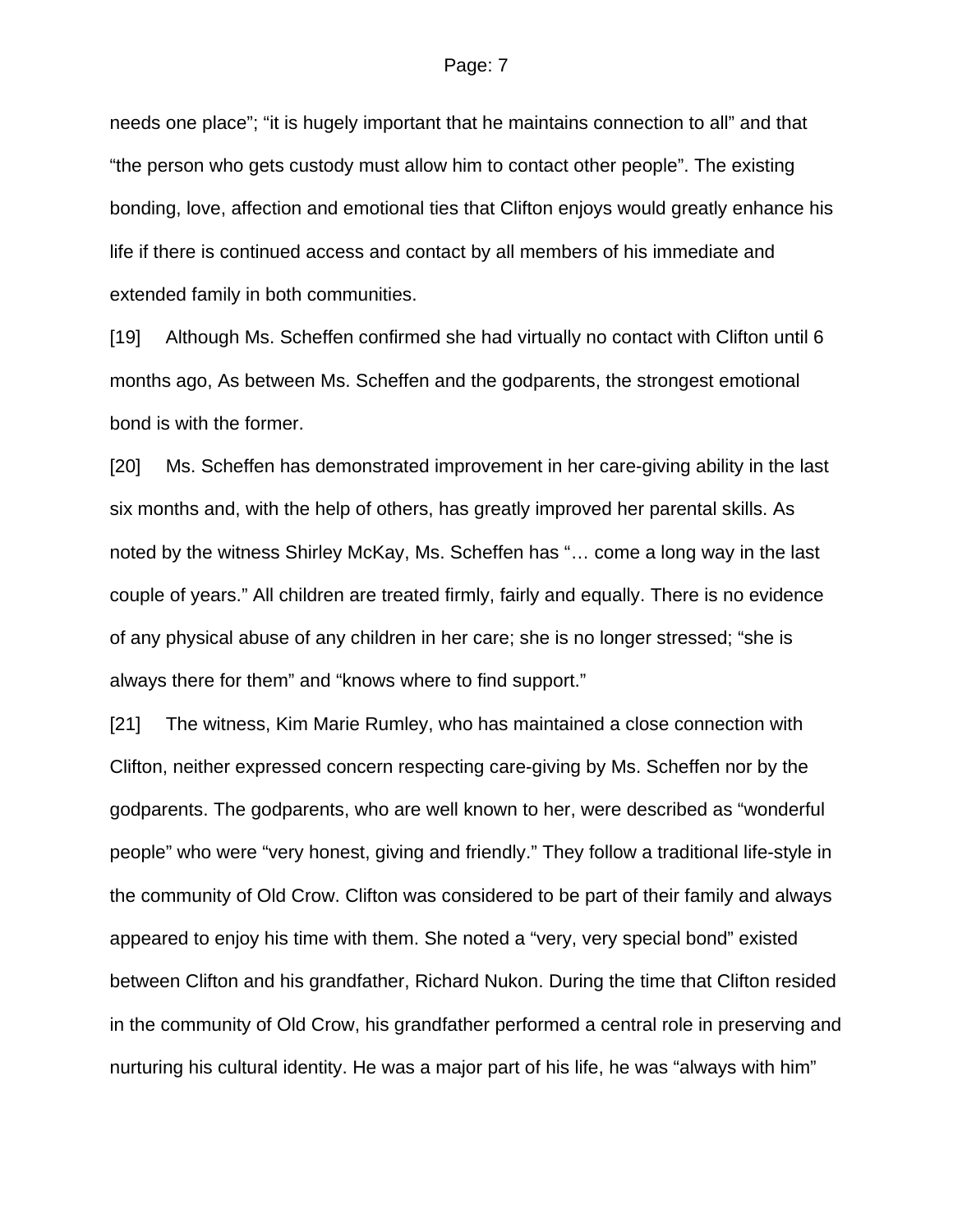and went "everywhere with him." In her affidavit of June 6, 2005, this witness noted at page 10:

> Clifton has a very special relationship with his grandfather. They are very close and Richard Nukon has played a major role in ensuring Clifton's needs are met and he is raised in a traditional way. I believe a long period of separation between Clifton and Richard Nukon could be detrimental to both of them.

Considering the evidence given by the grandfather during these proceedings, there is merit in her observations. Undoubtedly he, as well as his brother Lance and/or his godfather could enhance his connection to his culture, identity and emotional well-being by being role models in his life.

[22] Clifton was described by the clinical psychologist as being a "remarkably solid child; strong and bright", "very sensitive", "aware of what is going on" and "tries to please everyone one around him."

[23] Given his traits, his ambivalence respecting residential preference is understandable. His response depended on the person seeking an expression of his preference and in what community he was residing at the time.

[24] While the subject of education will attract further comment in these reasons, it is suffice to note at this point that Clifton has done well in school, wherever situated. A review of the respective proposed plans for his care and upbringing indicates that while a move to the community of Old Crow would be disruptive, he is not a stranger to the community and its education programs. The community of Old Crow has been his home since birth (with the exception of the last six months) and youth counselling services are available to him on his return.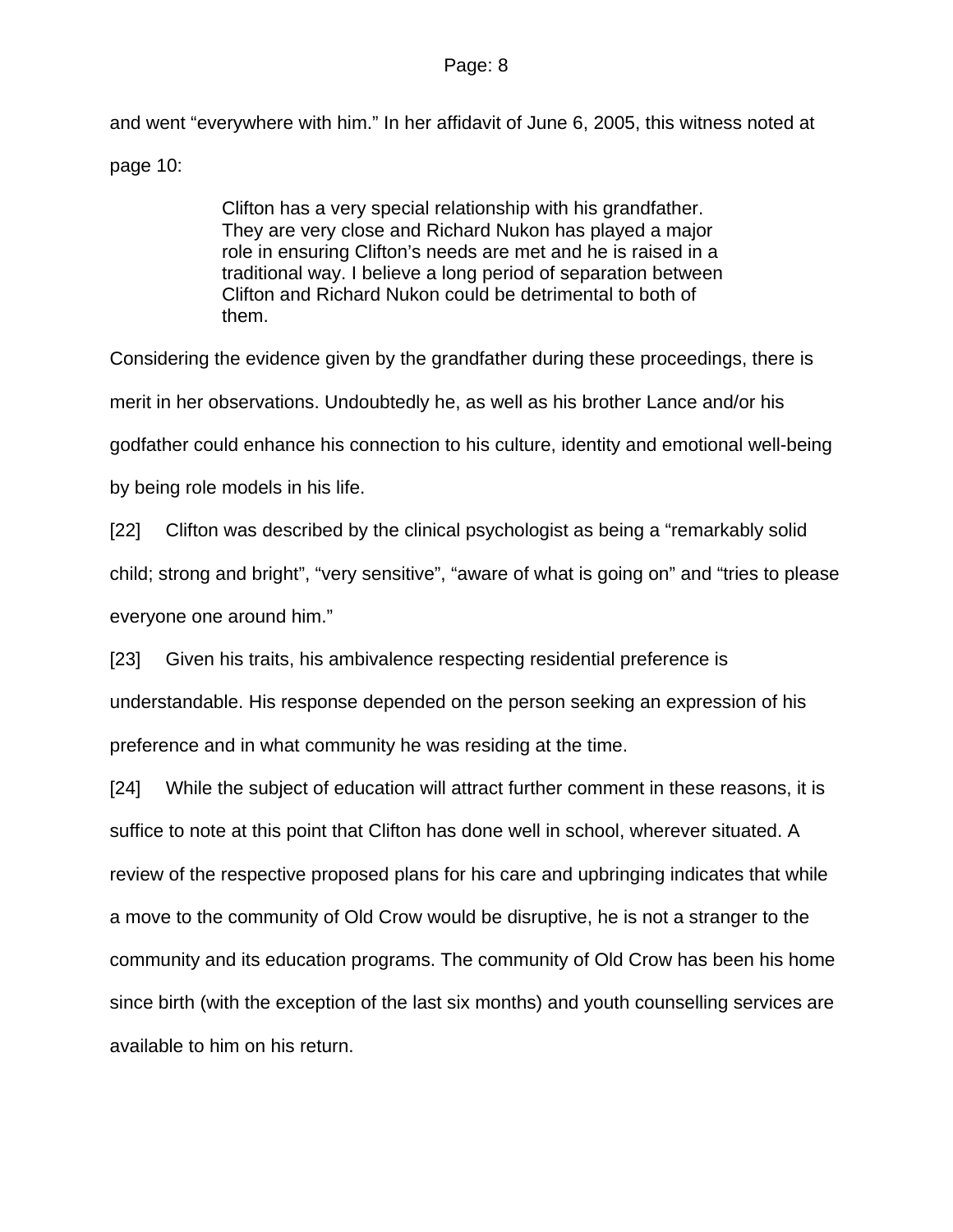[25] Given the complexity of the issues and the competing custodial applications, the

most recent report of the clinical psychologist is of particular significance. While his

recommendations are not binding, nonetheless, his neutrality, training, expertise and

experience, as well as prior contact with Clifton and members of his immediate and

extended family attract considerable weight.

[26] For more than one reason, his recommendations, which offer "the best of two worlds" to Clifton should be favourably endorsed. As he notes at paragraph 110, and following:

- 110. In my opinion, a solution that might best address Clifton's needs for some security now, and some foundation in the future, would be to have him placed in the care of the Frosts in Old Crow, then move to Ms. Scheffen's home in Whitehorse when he reaches high school age.
- 111. There are several reasons for the proposal. It is my opinion that the Frosts can likely offer Clifton the most stable, most structured home at this point. Ms. Scheffen's home is clearly better than it was in the past, but taking on an additional child will be a serious thing, and I'm not entirely convinced the extra burden on Ms. Scheffen serves Clifton or the other children, no matter how well intended.
- 112. The premise of recommending medium term placement with the Frosts when the principle of permanence has already been discussed might seem inconsistent, but there are two factors that weigh into the suggestion.
- 113. First, I think the Frosts offer the most *immediately* stable home (though Ms. Scheffen's home is significantly more stable than in the past) and I think this is key.
- 114. Second, I continue to believe that Clifton gains something that will be a valuable resource in his future by remaining in Old Crow. He has strong family ties there and will perhaps gain a better sense of his cultural self there than he would in Whitehorse.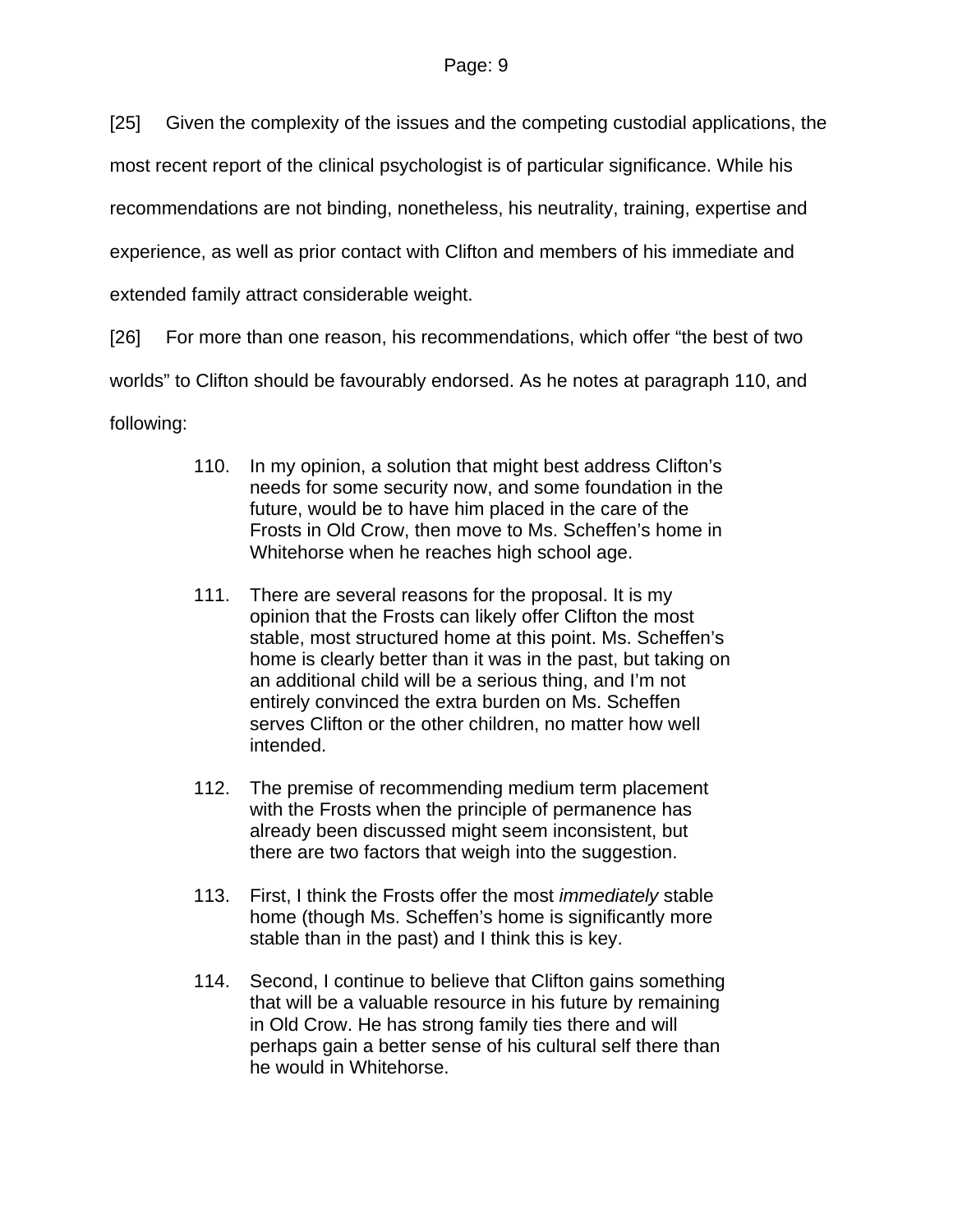- 115. To dismiss Old Crow as a placement simply because he will have to leave in four years time (as Ms. Scheffen does) suggest that *all* the children there are disadvantaged – as they all have to leave. The success of Clifton's brother Lance is just one example of how the combinations of the offerings from both communities can serve a child well.
- 116. Ideally, the two arms of the family would be able to work together to offer Clifton the strongest formative experience he can have for the next years in Old Crow while also working on proactively building his relationship with Ms. Scheffen, so that he could move there when he reaches high school age. Having two sequential placement options could be seen as a blessing by a family committed to the child's best interests.
- [27] I concur with the observations of Scott C.J.M. in the case of *T.(E.J.)* v.

*V.(P.M.)*(1996), 110 Man. R. (2d) 219 (Man.C.A.) at 223:

[N]o authority is required to make a convincing argument that culture and heritage are significant factors in the development of a human being's most fundamental and enduring attributes. For anyone, aboriginal or otherwise, they are the stuff from which a young person's identity and sense of self are developed. This being so, to suggest that concerns about a child's early upbringing and cultural environment can be addressed as if they were school courses to be taken at some later date totally misses the point.

[28] Ms. Scheffen is a member of the Tr'ondek Hwech'in First Nation. By splitting his

education between the two communities, the recommendations of the clinical

psychologist will enhance the preservation and nurturing of Clifton's cultural identity: -

firstly, as a member of the Vuntut Gwitchin First Nation and secondly, when in the

custody of Ms. Scheffen, he will be exposed to and receive the benefit of the culture of

the Tr'ondek Hwech'in First Nation.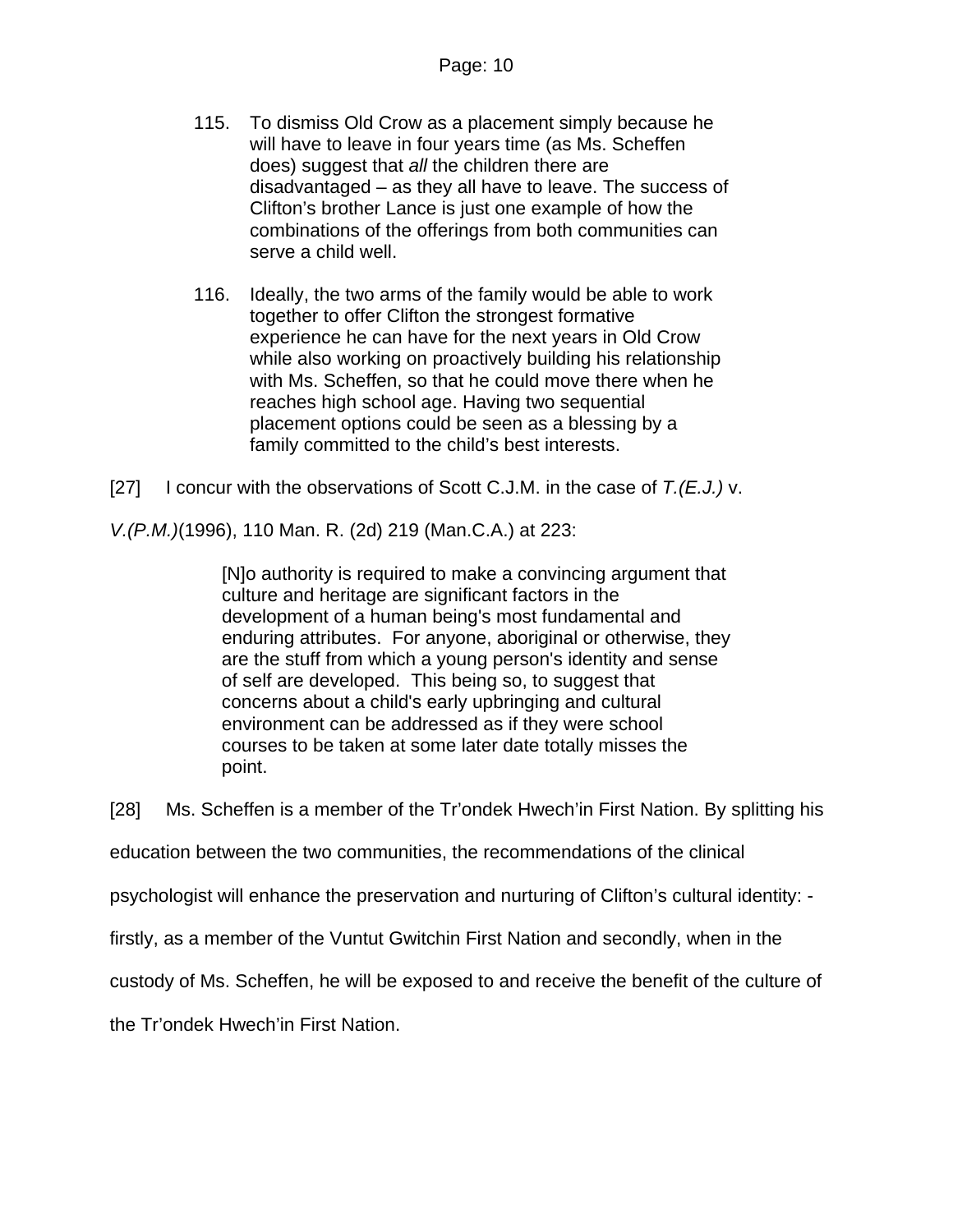[29] The importance of education in preserving and nurturing cultural identity was

noted by Croteau J. in *Cree School Board* v. *Canada (Attorney General)*, [1998] 3

C.N.L.R. 24. At page 49, he states:

Education is the instrument through which cultures perpetuate themselves. It is the process through which the members of a society assure themselves that the behaviour necessary to continue their culture is learned. …

The school is concerned with the transmission, conservation and extension of culture. Cultural transmission and personality formation are perhaps the two most important functions of the school ...

# **CONCLUSION**

[30] On balance, after considering all factors which impact the best interests of the child, especially the special relationship with his grandfather, his connection to the community of Old Crow and the importance of continuity with his identity and aboriginal heritage and culture, the parenting and family environment of his godparents, at this stage of his life, is superior and better serves his best interests. When Clifton attends high school, the parenting and family environment of Ms. Scheffen would be superior and better serve his best interests. In the result, until the commencement of his high school education in Whitehorse, Yukon, the godparents are awarded interim custody of Clifton. Thereafter, Ms. Scheffen will be granted custody. The access regime proposed by learned counsel during the spring and summer breaks is adopted. The non-custodial party(s) will have custody of Clifton for one week during spring break, and one month during the summer vacations. The non-custodial party will provide the other(s) with reasonable notice by e-mail or letter of the day the access is to commence.